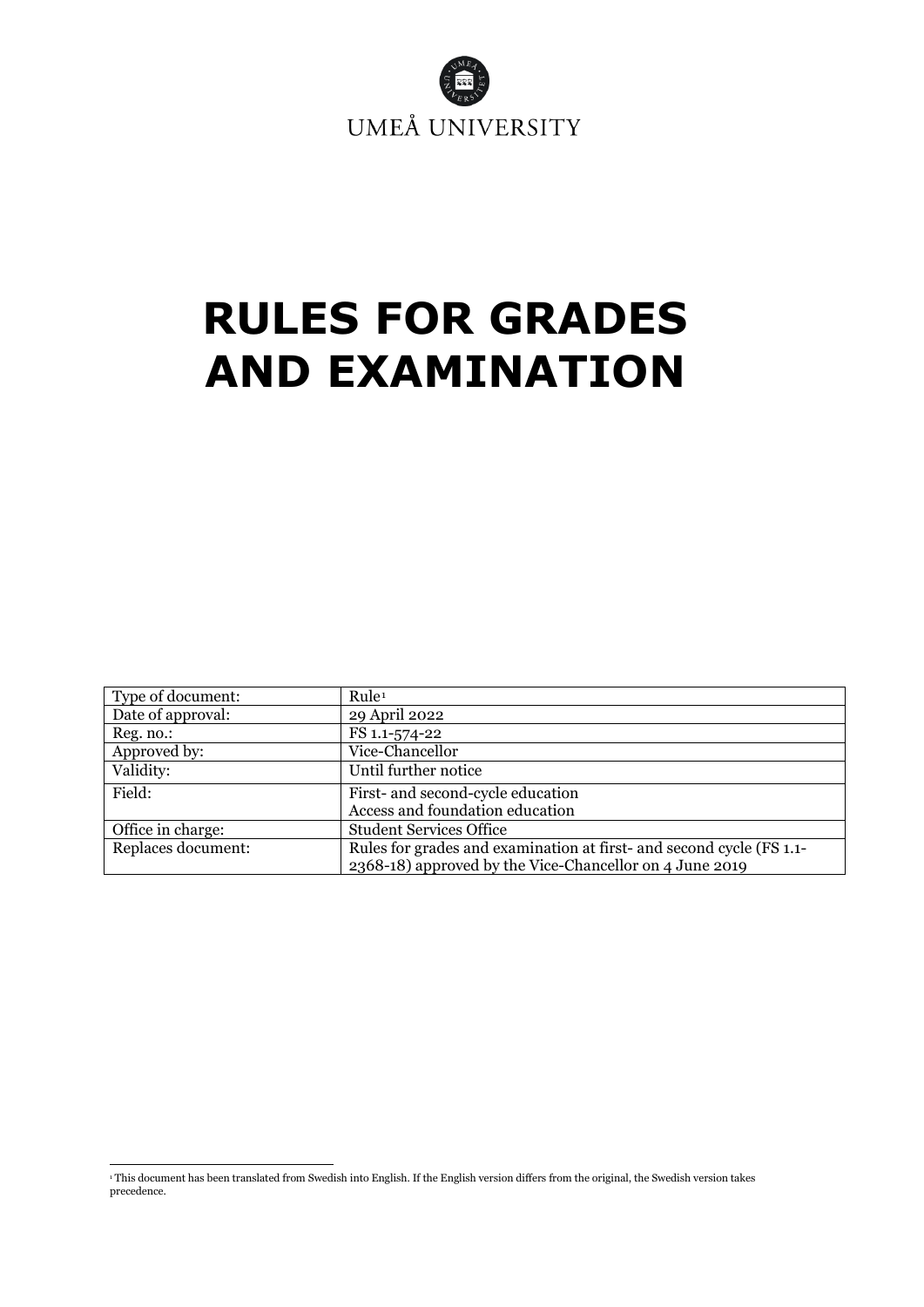

29 April 2022

## Table of contents

| 1. |      |  |
|----|------|--|
| 2. |      |  |
| 3. |      |  |
| 4. |      |  |
|    | 4.1. |  |
|    | 4.2. |  |
| 5. |      |  |
|    | 5.1. |  |
|    | 5.2. |  |
|    | 5.3. |  |
|    | 5.4. |  |
|    | 5.5. |  |
|    | 5.6. |  |
| 6. |      |  |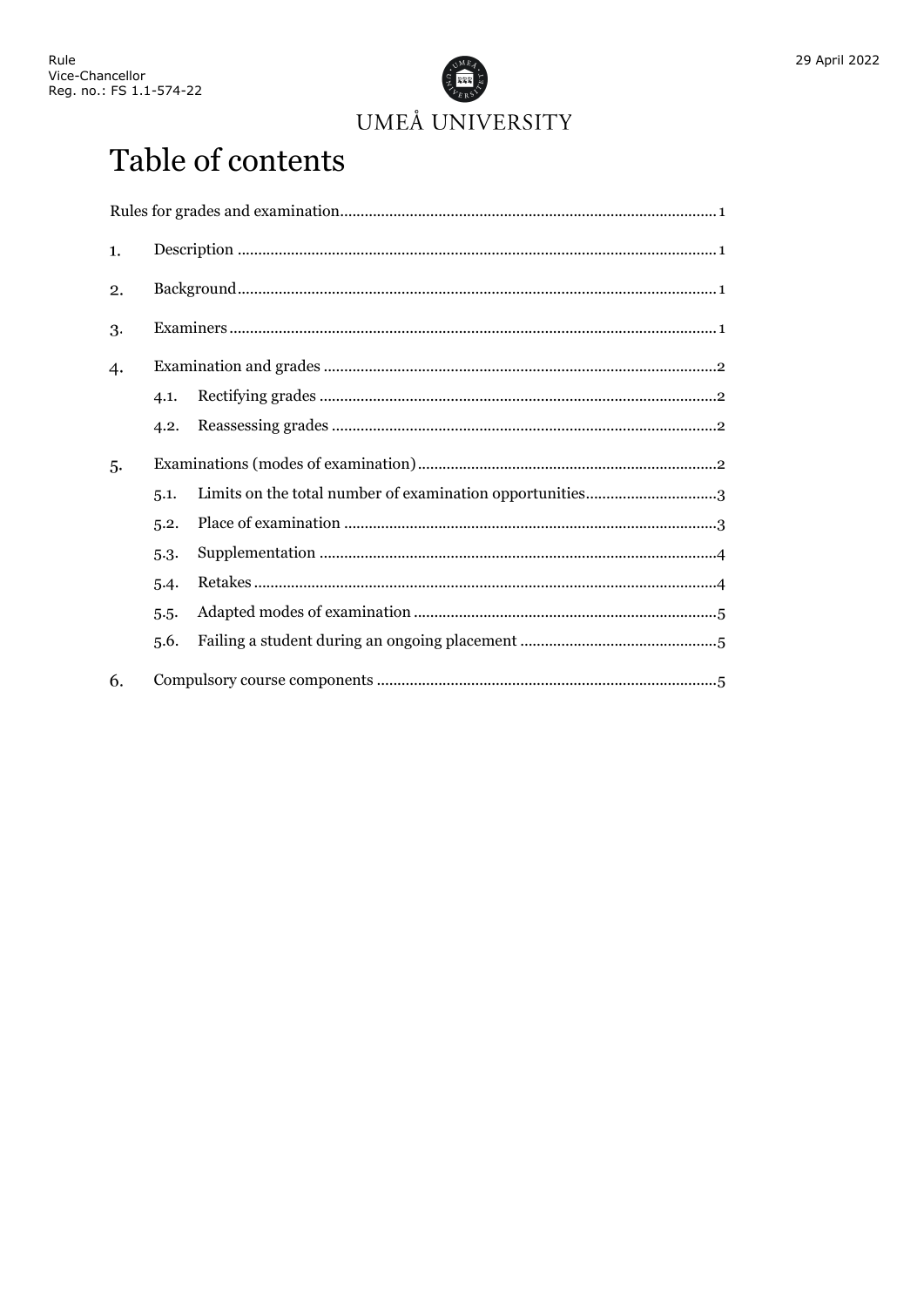

## <span id="page-2-0"></span>Description

These rules are intended to clarify and ensure the legal certainty of grades and examination at Umeå University. Among other things, the document contains rules and procedures for examination, grades, compulsory course components, adapted examination forms and retakes.

## <span id="page-2-1"></span>2. Background

In order to ensure the legal certainty of examinations, rules and procedures must be clear to students, teachers and administrators. This document is based on the provisions of the Swedish Higher Education Act (1992:1434), Higher Education Ordinance (1993:100) and Administrative Procedure Act (2017:900), as well as the Swedish Higher Education Authority's guidelines Fair Examination. The purpose of this document is to enable legally certain decision-making.

The student, accessibility and work environment perspectives have been integrated into this rule. Due to the content and nature of this document, the collaboration and sustainability perspectives have not been integrated. This policy document is not expected to have any consequences for internationalisation or gender equality at Umeå University.

## <span id="page-2-2"></span>Examiners

An examiner is a specifically appointed teacher that decides on grades for a course. To be appointed as an examiner, the individual is to be employed as a teacher at Umeå University or another Swedish higher education institution. The Vice-Chancellor's decision-making and delegation procedure and the delegation procedures at each faculty delegate the authority to appoint examiners.[2](#page-2-3) Under normal circumstances, the examiner is to be appointed no later than one month before the start of the course instance. In the event that a conflict of interest arises, it is the responsibility of the examiner or teacher participating in the examination to inform the head of department or equivalent.

Examiners are not permitted to further delegate grading, although they may seek assistance in assessing the student's performance from, for example, another member of teaching staff or a placement supervisor (hereafter referred to as the "marking teacher").

When assessing degree projects, the supervisor and examiner may not be the same person.

A student who has taken a regular examination and retake in a course or a part of a course without obtaining a pass grade is entitled to request the appointment of another examiner or marking teacher, unless there are special reasons to the contrary.[3](#page-2-4) Students should address any such request to the director of studies or equivalent at the department holding the course.

In the event that a placement (VFU) or corresponding training is limited to two opportunities, the student retains the right to request a change of examiner or marking teacher after the first examination session.

<sup>2</sup> Decisions to appoint an examiner are archived according to the Retention and deletion plan for first- and second-cycle education.

<span id="page-2-4"></span><span id="page-2-3"></span><sup>&</sup>lt;sup>3</sup> A special reason may, for example, be that no suitable alternative examiner is available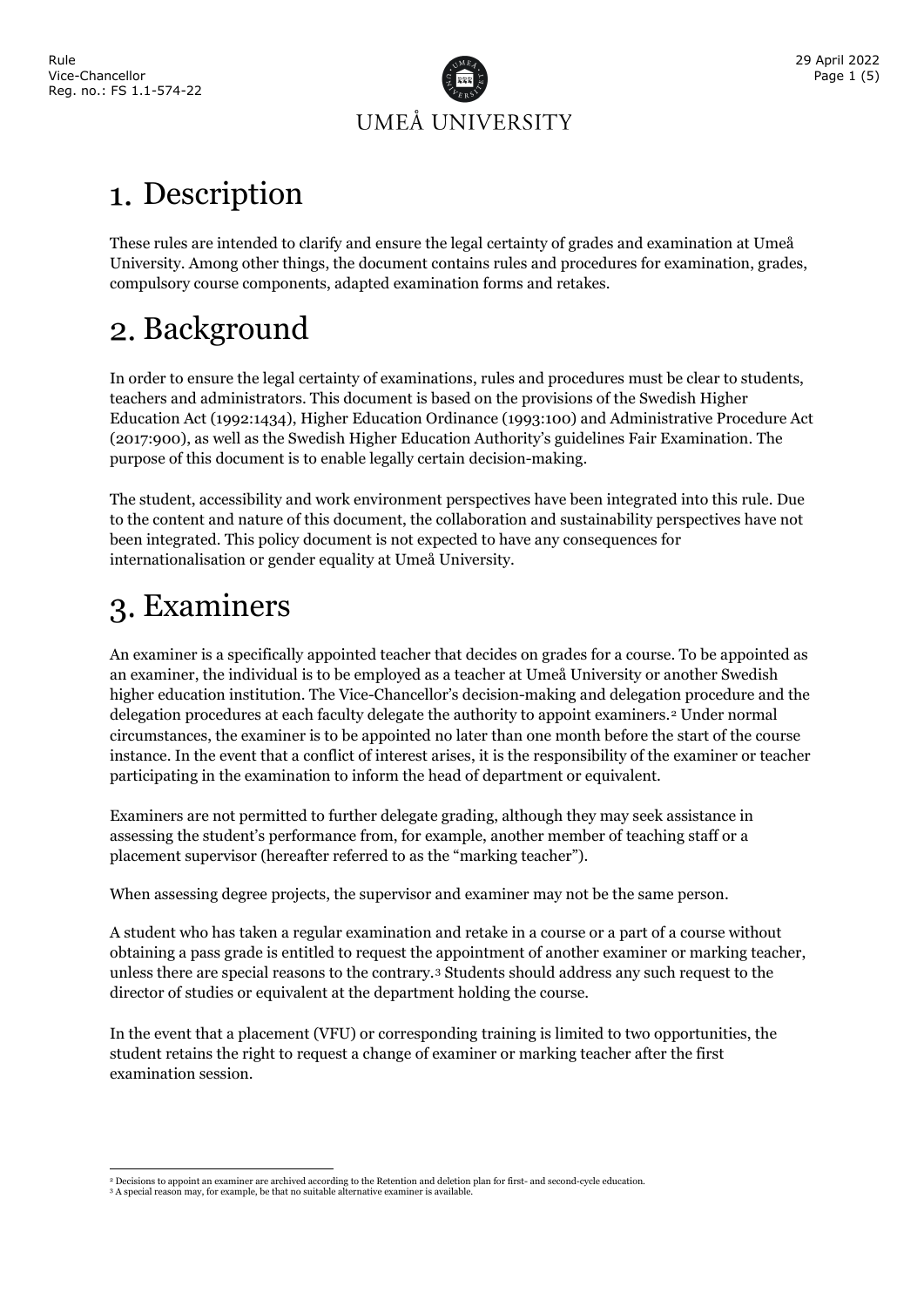

<span id="page-3-0"></span>An examination involves an examiner deciding on a grade based on the mode(s) of assessment of a student's performance stated in the course syllabus. The basis of assessment is the result of various examination formats, also called modes of assessment, such as written hall examinations, take-home examinations, oral examinations, participation in compulsory course components, academic papers, group assignments, reports, laboratory exercises, placements (VFU) and seminars.

The modes of assessment to be used during a course must be clearly stated in the course syllabus. Examinations are to be designed so that an individual assessment can be made of each student's performance.

A grade must be awarded for each completed course. The grades used are fail (U), pass (G) and pass with credit (VG).<sup>[4](#page-3-4)</sup> It is not possible to give a failing grade (U) for a course, only for a module. The Vice-Chancellor may decide to grant an exemption from this three-grade scale.[5](#page-3-5) The grades used must be stated in the course syllabus.<sup>[6](#page-3-6)</sup>

All grading decisions must be documented in Ladok. If another teacher helps the examiner to grade an exam – by marking papers, for example – then they have participated in the final decision on the grade and their name(s) must also be stated on the grading decision.

## <span id="page-3-1"></span>4.1. Rectifying grades

A grading decision that contains an obvious error due to a typographical error, calculation error or similar oversight may be rectified, both to the advantage and the detriment of the student. Any such decision rests with the examiner. Any rectification that is to the detriment of the student must be made with the utmost caution. Before any such rectification is made, the student must be offered the opportunity to express an opinion.

#### <span id="page-3-2"></span>4.2. Reassessing grades

While there is no right of appeal against a grade  $-$  i.e., it is not possible to have the decision reassessed by another instance – a student can always remark on or request that the examiner reconsiders their decision.

If an examiner finds that a decision on a grade is obviously incorrect owing to new circumstances or for some other reason, the examiner must change the decision if this can be done quickly and easily and if it does not mean lowering the grade.

## <span id="page-3-3"></span>Examinations (modes of examination)

Regular examinations are usually arranged on weekdays between 08:00 and 17:00 during the course period. Should circumstances threaten to cause a delay, the department must identify another solution so that the exam can take place.

<span id="page-3-4"></span><sup>4</sup> Vice-Chancellor's decision (540-1133-07). <sup>5</sup> Vice-Chancellor's decision (100-1190-11).

<span id="page-3-6"></span><span id="page-3-5"></span><sup>&</sup>lt;sup>6</sup> Successful completion of courses in programmes leading to the award of a qualification as a preschool teacher, primary school teacher, secondary or upper-secondary<br>school teacher, or vocational teacher that either enti the placement element of the course covers over three higher education credits.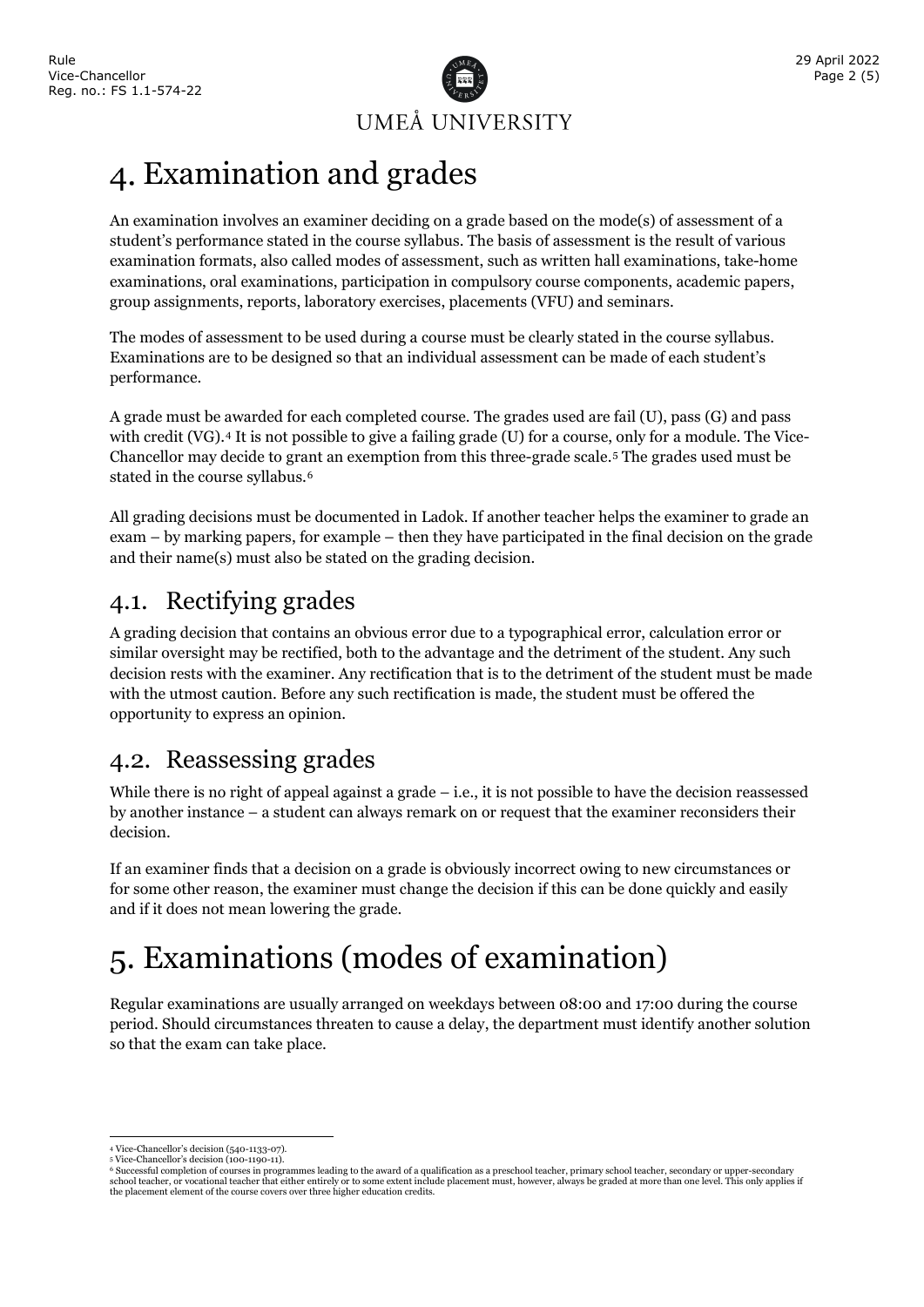

If it proves impossible to assess a student due to a mistake on the part of the University, the student has the right to a new examination session at the earliest opportunity, but no later than five (5) days after the date of the regular examination.

Students are not permitted to withdraw an examination, regardless of whether or not a grade has been decided.

As long as the student complies with the University's rules for written hall examinations and does not exceed any limits on the number of examination opportunities, the student may not be refused the opportunity to sit an examination. This also applies if there are compulsory course components that should have been completed before the module or course is examined. However, in order to pass the course as a whole, the student must subsequently complete the compulsory components or, on request, be excused from doing so. If the mode of examination involves the participation of a third party (patients, for example) or if deemed necessary for safety reasons, the student may be required to complete relevant teaching activities before they are allowed to sit the examination.

Regardless of the mode of examination, students must be informed of the results of examinations within 15 working days of the examination date.[7](#page-4-2) For written assignments, laboratory reports and similar, the deadline for submission is considered to be the examination date. If, due to unforeseen circumstances, results are delayed, the department must inform students of the delay and when results are likely to be available.

While the examiner is under no obligation to justify grading decisions when they are made, wherever possible a justification should be provided at a later date if the student requests one and it is necessary in order for them to exercise their rights.

## <span id="page-4-0"></span>5.1. Limits on the total number of examination opportunities

Restraint must be exercised in limiting the number of examination opportunities afforded to students, and any such limitation must be justified on the grounds that an unlimited right would be a waste of resources.[8](#page-4-3) If the University limits the number of occasions on which a student may sit an examination in order to achieve a passing grade for a course or module, the number of opportunities must be at least five. If a passing grade for a course or module depends on the student successfully completing a placement (VFU) or corresponding training, the total number of placement or corresponding training must be at least two. Any limits on the total number of examination opportunities must be stated in the course syllabus.

Departments that introduce limits on the number of examination opportunities must have procedures in place to support students who risk losing their right to take examinations on a given course.

For examination opportunities to be deemed exhausted, the student must have attended the examination sessions. Sitting an examination without providing any means by which to assess performance counts as an examination opportunity. A student's absence from an examination session for which they have registered may not be counted as a used opportunity.

## <span id="page-4-1"></span>5.2. Place of examination

Examinations are normally conducted at the study destination where the course is given. If special reasons exist, a student may be permitted to sit an exam at another location. Any student wishing to do so must apply to the relevant department no later than one month before the date of the examination

<sup>7</sup> JO Reg. no. 3980–1990.

<span id="page-4-3"></span><span id="page-4-2"></span><sup>8</sup> Swedish Higher Education Authority (UKÄ) inspection report 2014:5.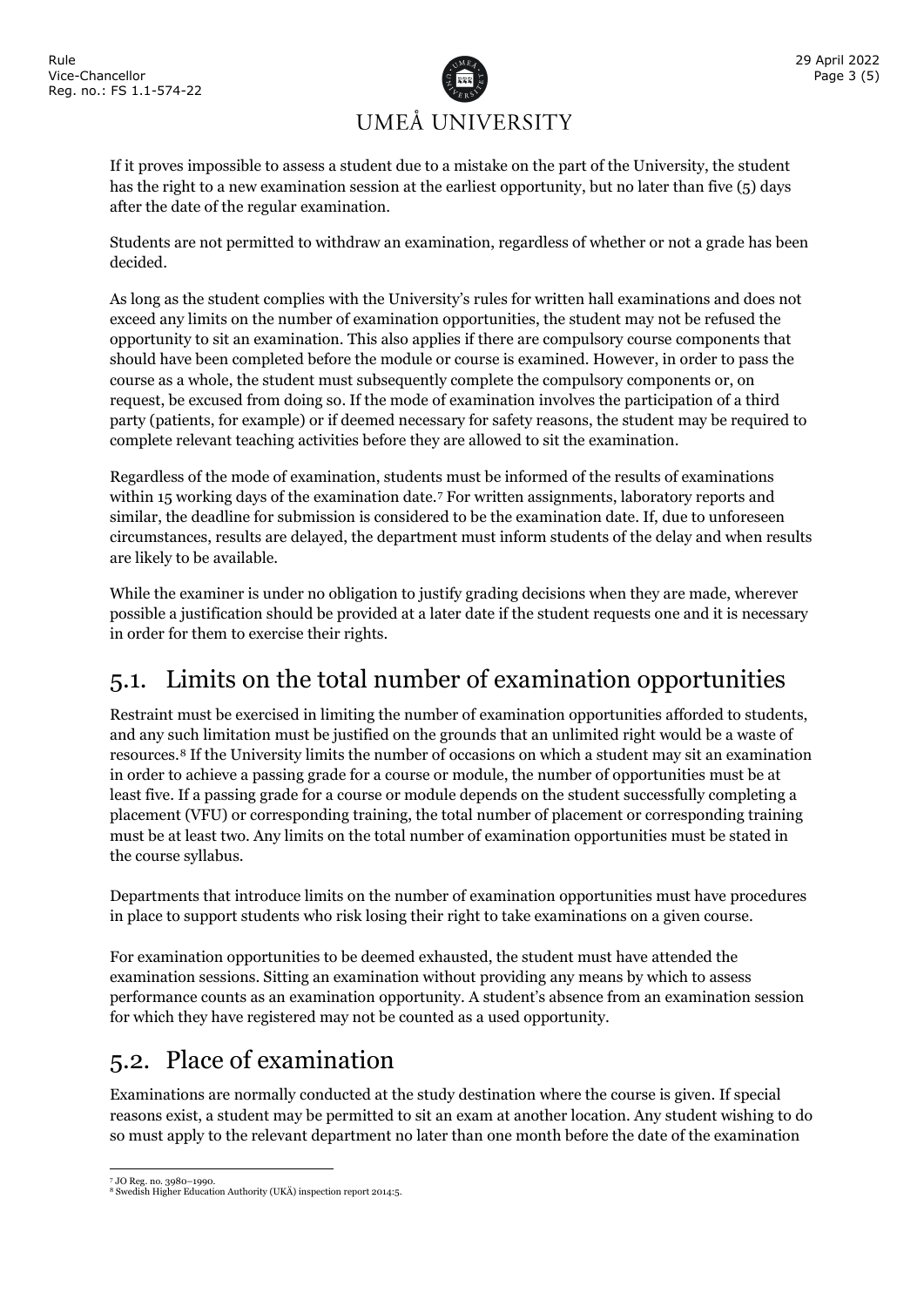

in question. Examiners may decide that an examination can be taken at another location if it can be achieved in an equivalent manner as at the main study destination, if premises can be arranged at a reasonable cost to the department, and if the examination can be held at the same time as at the main study destination. Elite athletes who have a dual career agreement with Umeå University are deemed to have special reasons to take examinations at another location.[9](#page-5-2)

## <span id="page-5-0"></span>5.3. Supplementation

The examiner may ask a student who is close to the threshold for a passing grade to perform supplementary assignments in order to achieve a passing grade, rather than retaking an examination. Unless otherwise stated in the course syllabus, supplementation must be completed within 10 working days of the student being offered such an opportunity.[10](#page-5-3)

Should the examiner decide that supplementation is a viable option, the student has the right to choose whether to perform the requested supplementary assignments or to retake the examination at the next opportunity.

#### <span id="page-5-1"></span>5.4. Retakes

Students who do not pass an examination have the right to retake examinations on courses that they have been registered on to the extent that any limit on the number of examination opportunities is not exceeded. The date of the retake must be notified no later than the date of the regular examination. Students who have achieved a pass are not permitted to retake an examination.

The first opportunity to retake an examination is to be offered no later than two months after the regular examination, but no earlier than 10 working days after students have been notified of the results of the regular examination. For examinations held in May and June, the first opportunity to retake the examination is to be offered within three months of the regular examination session. Out of consideration for students with children or reasons related to various religious beliefs, regular examinations and retakes must be held on different days of the week.

Exceptions may be made for *special modes of examination[11](#page-5-4)* for which the stated time limits on the first retake would lead to unreasonable costs or major practical difficulties for Umeå University or a third party. For an exception to be granted, it requires that:

- the mode of examination is clearly justified given the intended learning outcomes in the course syllabus and cannot be replaced by another assignment;
- the first retake is normally offered no later than the following semester; and
- the mode of examination covers a maximum of 15 credits.

Exceptions *may be* made for placements (VFU) for which the above stated time limits on the first retake would lead to unreasonable costs or major practical difficulties for Umeå University or a third party. For an exception to be granted, it requires that:

- the mode of examination is clearly justified given the intended learning outcomes in the course syllabus and cannot be replaced by another assignment; and
- the first retake is normally offered no later than the following semester.

In the event that an examination or placement cannot be repeated as per the above, it may instead be replaced by another assignment. The scope and content of such an assignment must be reasonably proportional to the missed examination or placement.

<span id="page-5-2"></span><sup>9</sup> Vice-Chancellor's decisions on policy for combining elite sports with studies (Reg. no. 102-329-07) and the establishment of the School of Sports Sciences (Reg. no. 103- 2905-12).

<span id="page-5-4"></span><span id="page-5-3"></span><sup>11</sup> Fair Examinations, Swedish Higher Education Authority.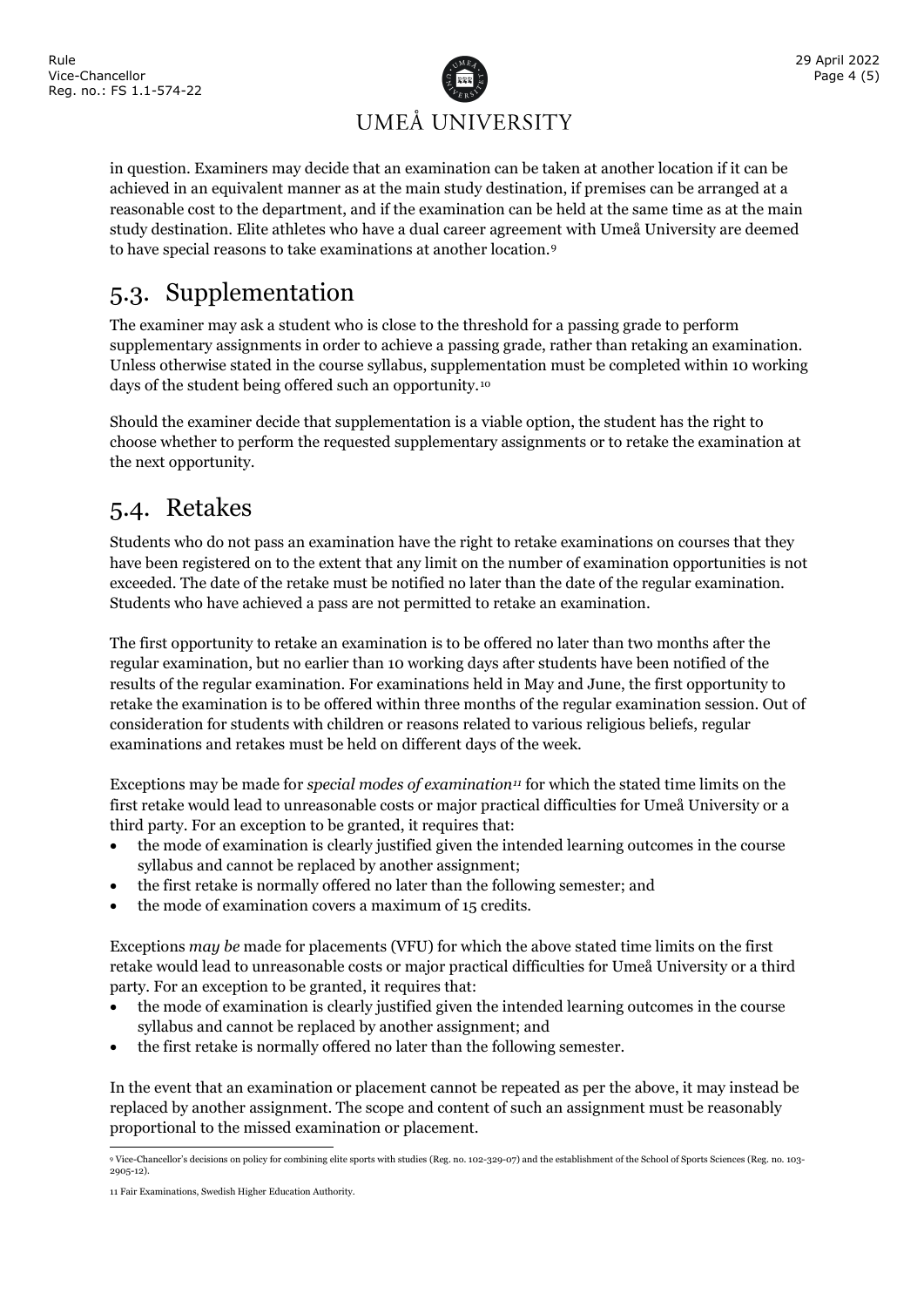

At least one second retake (a so-called catch-up examination) must be offered within one year of the regular examination session.

In the event of a course syllabus being withdrawn or undergoing major changes, the guidelines for retakes must be stated in the transitional provisions in the course syllabus. The transitional provisions must guarantee students at least three examination opportunities (including the regular examination session) in accordance with the previous course syllabus during a maximum of two years from the expiry of the course syllabus or the discontinuation of the course. The same applies to placements (VFU), with the limitation that students are to be guaranteed at least one examination opportunity (including the regular examination session).

## <span id="page-6-0"></span>5.5. Adapted modes of examination

Individual adaption of examination modes based on the student's specific needs must always be considered for students who have a recommendation of support for students with disabilities.<sup>[12](#page-6-3)</sup> The adaption of examination modes is to remain within the framework of the intended learning outcomes in the course syllabus.

Students who require an adapted examination must submit a request to the department holding the course no later than 10 days before the examination. The examiner decides on the adaption of the examination, after which the student will be notified.

## <span id="page-6-1"></span>5.6. Failing a student during an ongoing placement

In consultation with the supervisor, the responsible examiner may decide to fail a student during an ongoing placement if the student demonstrates shortcomings in knowledge, skills or approach that, either individually or in combination, present a significant risk that the student will cause physical or psychological harm to another person during the placement. The placement will then be prematurely terminated and the student given a failing grade for the module or course in question. In such cases, the student is to be deemed to have used up one placement opportunity. The right to fail a student during an ongoing placement only applies if it is prescribed in the course syllabus.

In conjunction with such a decision, an individual development plan is to be drawn up by the examiner in consultation with the student. This development plan is to state the knowledge, skills and approaches that the student needs to acquire before they can begin a new placement, as well as a date on which this will be checked. The student is entitled to two such checks each year but, unless special grounds exist, to no more than four checks in total. This only applies if the student has not exhausted their total number of placement opportunities.

## <span id="page-6-2"></span>6. Compulsory course components

Compulsory course components are to be based on the intended learning outcomes stated in the course syllabus. A compulsory course component is either part of the examination of the course or something that by its nature requires the student's active participation if they are to benefit from it. For safety reasons, demonstrations and preparations for clinical training could be considered to be sufficiently important for attendance to be compulsory, even though there is no examination component involved. All compulsory course components must be stated in the course syllabus.

<span id="page-6-3"></span><sup>&</sup>lt;sup>12</sup> A decision on the right to pedagogic support rests with the coordinator of pedagogical support at Student Services.